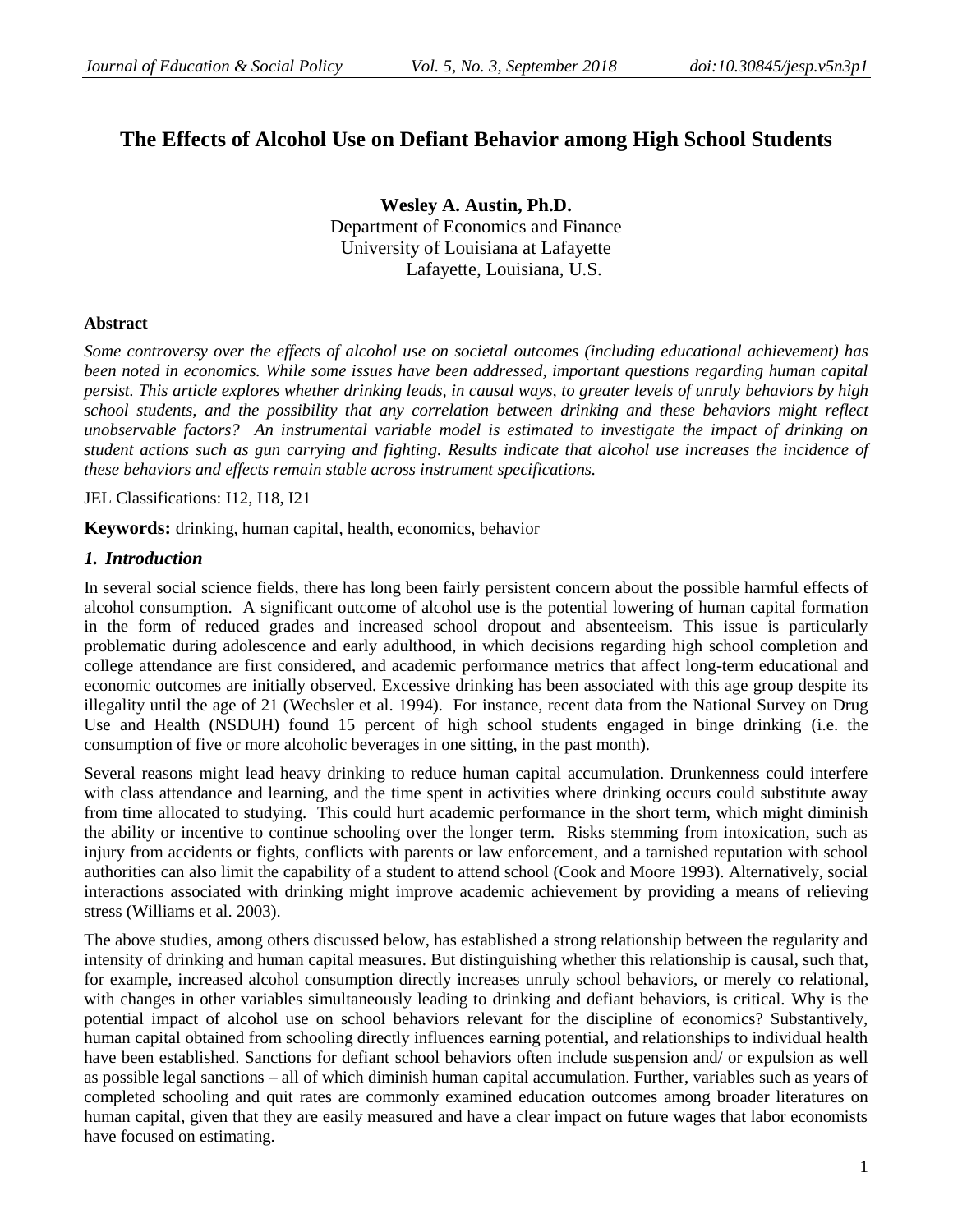This analysis, however, augments the literature by investigating effects on defiant school behaviors, i.e. fighting and gun carrying, which has not been widely studied despite potential effects on the acquisition of human capital. In addition, a very large dataset is utilized and potential endogeniety is accounted for given that the data is uniquely suited for the use of instrumental variables.

# *2. Literature Survey*

The relationship between alcohol use and human capital attainment has been addressed by economists, but research on the topic has been fairly limited, with measures of drinking and educational outcomes, as well as conclusions, varying across studies. Comparatively early research produces evidence of a negative relationship, but either makes no attempt to econometrically investigate the potential endogeneity of drinking in education equations, or does so in a way that has since been criticized as inadequate. So it is unclear whether this negative correlation indeed represents declines in educational variables that are caused by drinking. Cook and Moore (1993), estimate IV models in which the effect of current alcohol use on post-secondary schooling is identified by the state excise tax on beer and an indicator for whether the student could legally drink based on the state"s MLDA. Results from three separate specifications show that heavy drinking in  $12<sup>th</sup>$  grade decreased subsequent schooling. Dee and Evans (2003) call into question the causal effect interpretation of these results. They argue that the use of cross-state alcohol policy variation to identify the effects of drinking on other outcomes is potentially problematic because such variation might be correlated with unobservable factors that affect both alcohol use and educational attainment.

Two studies concerning the impact of drinking on the school-related behaviors have appeared in the economics literature and merit attention. Markowitz (2001) estimates effects of the number of days the respondent drank and binge drank over the prior 30 days on fighting and weapons carrying. Using a 2SLS procedure in which state level price measures, the beer tax, and an indicator of whether marijuana is decriminalized, serve as instruments, results show that the probability of having been in a physical fight during the previous year rose by about six percentage points with each day of drinking and 11 points with each binge drinking day. However, the IV methodology is subject to the same criticism as that of Cook and Moore (1993), in that state fixed effects were not included and thus cross-state price variation contributed to identification. Indeed, when census division indicators are added, both drinking measures become negative and insignificant in the fighting equations, but significantly positive in the gun carrying equation, while the F-statistics for the joint significance of the instruments fell from around four (significant though not particularly large) to below two and insignificant.

Roebuck et al. (2004) examines the likelihood of quitting school and truancy among a sample of 12–18 year olds who had not yet completed high school. A probit regression shows that those who consumed any alcohol over the previous year are 0.6 percent more likely to not be enrolled in school, but a negative binomial regression found no relationship between days truant and any past year drinking among those enrolled. Sen et al. (2009) finds only a spurious relation between drinking/ marijuana use and behaviors such as fighting, theft and running away from home among males; a more causal relation is found for theft and running away among females.

### *3. Data*

In the United States, the National Survey on Drug Use and Health (NSDUH) is administered to approximately 55,000 civilian, non-institutionalized individuals age 12 and over, chosen so that the application of sample weights produces a nationally representative sample, with approximately equal numbers of respondents from the 12–17, 18–25 and 26 and over age groups. The analysis is conducted utilizing data from the 2007 and 2008 NSDUH

An important facet of the NSDUH data is that they are conducive for utilization in IV regression methodology where the causal effect of alcohol use on human capital can be estimated. Abundant information is collected on experiences related to alcohol consumption, including measures of parental disapproval of drinking, peer substance use, religiosity and the perceived risks involved in substance use. An assortment of variables are observed, therefore, that have the potential to serve as instruments for the proposed model, in the sense that they are very likely to be highly correlated with alcohol use but would not have any obvious reason to be otherwise associated with educational outcomes.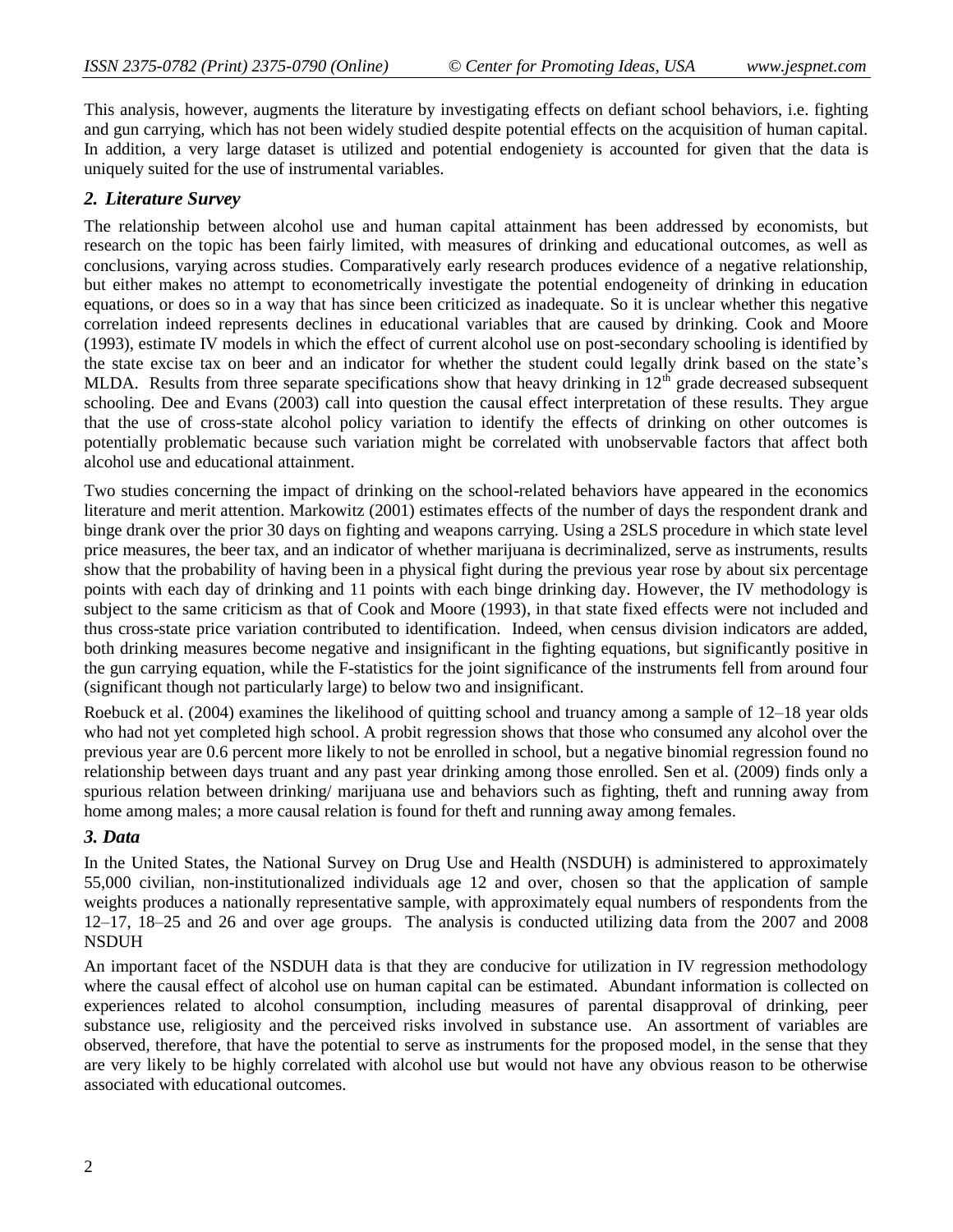# *4. Research Method*

To establish causation, the primary methodological focus is whether drinking is properly specified as an exogenous variable with respect to school behavior or should instead be treated as endogenous.

Consider the following equations, in which drinking (*D*) is a function of exogenous factors, and defiant behavior (*B*) is a function of some (but not all) of the same exogenous determinants as well as *D*,

(1)  $D = \alpha_0 + Z\alpha_1 + X\alpha_2 + \omega$ , (2)  $B = \beta_0 + \beta_1 D + X \beta_2 + \varepsilon$ .

In the above equations, which apply to individual NSDUH respondents (with the corresponding observation-level subscript suppressed), vectors *X* and *Z* are sets of exogenous variables that affect both drinking and school behavior (*X*), and drinking but not defiant behavior (*Z*), ω and ε are error terms that encompass all factors influencing the corresponding dependent variable that are not explicitly controlled for on the right hand side of the equations, and the  $\alpha$ 's and  $\beta$ 's are parameters to be estimated. Econometrically, alcohol use is exogenous in equation 2 if it is uncorrelated with the error term ε. This condition holds, by definition, if none of the unobserved behavior determinants are related to drinking. If so, there is no need to estimate equation 1; a single equation regression method such as OLS will produce consistent estimates of the causal effect of drinking,  $\beta_1$ .

However, two sources of endogeneity could possibly lead to a nonzero correlation between alcohol use (*D*) and the error term in equation (2). One is unobserved heterogeneity, which occurs should any of the unmeasured educational outcome determinants (e.g. school behavior) that are subsumed in the error term ε be correlated with alcohol use; the resulting estimate of  $\beta_1$  in equation (2) would suffer from omitted variable bias, which cannot be eliminated directly because the omitted variables are not recorded in the data. Disruptive events such as parental separation or divorce might simultaneously be responsible for greater alcohol consumption and increases in defiant school behaviors.

Such events are not observed and cannot be held constant in the regression and the positive correlation between drinking and defiant behaviors that they induce become embedded into the alcohol use coefficient, which is thus biased as an estimate of the causal drinking effect. Conversely, unmeasured ability or socioeconomic background could create a negative bias in the estimated drinking effect if higher ability individuals are better able to function normally after alcohol consumption, or students who have more money to spend on alcohol (and drink more) also enjoy greater academic success and are therefore less likely to exhibit defiant behaviors.

The other potential source of endogeneity is reverse causation. If alcohol use and educational events like school behavior are simultaneously determined, the outcome will not only be a function of drinking, as specified in equation 2, but also will be a contributing factor to the decision regarding whether and how much alcohol to consume. In terms of equation 2, shocks to the error term ε that, by definition, influence educational outcomes will ultimately extend to drinking through the feedback effect of educational outcomes on alcohol consumption, thus creating a correlation between alcohol use and ε that renders the estimate of the causal drinking effect  $β_1$ inconsistent. To investigate the possibility that alcohol use is endogenous as an explanatory factor for school behavior, this study uses the method of instrumental variables (IV). To use IV, there must be at least one, preferably two or more, variables (i.e. instruments or IVs) that affect alcohol use but have no direct impact on school behaviors  $(B)$ . In the case of exactly one instrument  $Z$ , the IV method works by estimating the causal drinking effect  $β_1$  as the ratio of the sample correlation between the instrument and achievement to the sample correlation between the instrument and alcohol use. Consider equation (3) below:

# $\hat{\beta}_1 = \hat{\text{corr}}[\mathbf{Z}, B]/\hat{\text{corr}}[\mathbf{Z}, D]$

Where the "<sup>"</sup> symbolizes that the quantity is estimated from the data and the correlations are estimated while holding constant the vector *X* of explanatory factors. Because the instrument is exogenous and related to behavior only through drinking, the sample correlation between the instrument and behavior is purely a product of that between drinking and behavior. Thus, the sample correlation between the instrument and behavior merely needs to be standardized by that between the instrument and drinking in order to be used as an estimate for the causal effect of drinking on defiant behavior. Equation 3 makes transparent the two important conditions that the instrument vector *Z* must satisfy in order for IV to produce consistent estimates of the causal drinking effect  $\beta_1$ : First, the instruments must be highly correlated with alcohol use but not correlated with school behavior through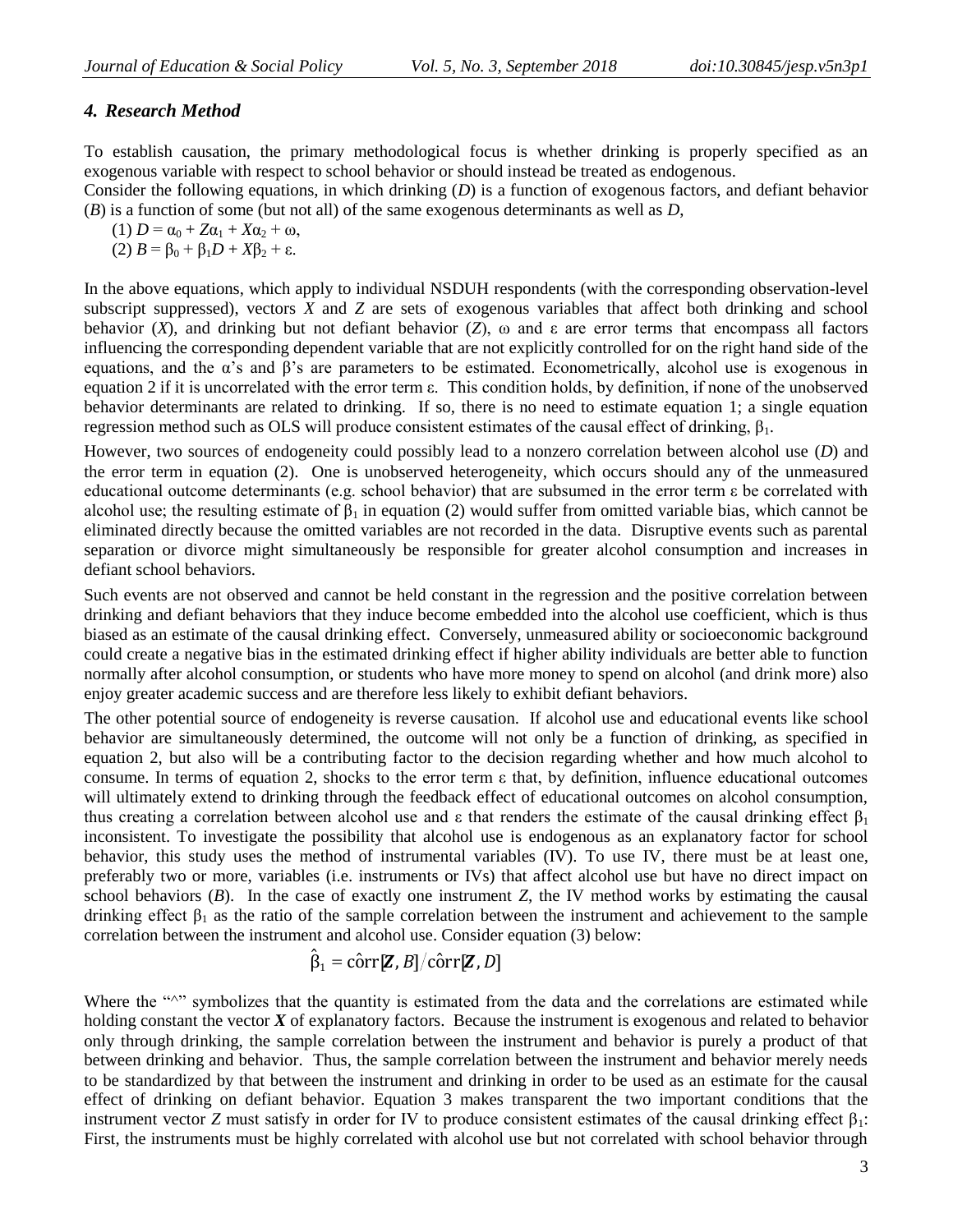any other mechanism besides drinking. If the correlation between the instruments and drinking is not statistically significant, the denominator in equation (3) is statistically equal to zero, thus rendering the expression for  $\beta_1$ indeterminate. The strength of this correlation is judged from the F-statistic for the joint significance of  $\alpha_1$ in equation 1.

Minimally,  $\alpha_1$  should be significant at the 1 percent level; beyond this, Staiger and Stock [1997] advise a more stringent requirement that the associated F-statistic be at least 10. Second, if a direct correlation between the instruments and defiant behavior exists outside of the pathway from the instruments to drinking to behavior, the numerator in equation (3) includes variation that is not part of the relationship between drinking and behavior, and consequently the expression is no longer a consistent estimate of the causal effect of drinking. The reason multiple instruments are preferred is this over identifies equation 2, which allows for specification tests to determine the empirical validity of excluding the instrument set *Z* from equation (2).

One other methodological point merits attention. Although IV estimates are consistent if instrument strength and erogeneity conditions outlined above are satisfied, they are inefficient relative to OLS if it turns out that alcohol use is truly exogenous with respect to school behavior, in which case the OLS estimates can be interpreted as causal effects. Thus, it is desirable to econometrically test the null hypothesis that drinking is exogenous in the behavior equation. This is done using a Hausman (1978) test, which proffers that, if drinking and the error term are uncorrelated, IV and OLS estimates should differ only by sampling error. If the null hypothesis of exogeneity is rejected, OLS estimates are inconsistent and hence conclusions about causal effects should be based on IV estimates; failure to reject the null means that OLS estimates may be interpreted as causal effects and are preferable because of their smaller standard errors.

### **4.1 Defiant School Behaviors**

The analysis is conducted utilizing a sample of currently enrolled high-school age students (14-17 years old) – a subsection of the NSDUH denoted *Youth Experiences*. All respondents are asked to report number of times they engaged in fighting and/ or gun carrying in the past 12 months with a possible response range of (0 or 1);(2 or  $3$ ;(5 or 6);(9 or 10)or over 10. In this study, a binary indicator is utilized and coded as '1' if the respondent did indeed engage in any fighting or gun carrying and "0" otherwise.

### **4.2 Drinking Variables**

Among the varied alcohol use measures utilized are: the number of days the respondent drank in the past year (which is coded as "0" for nondrinkers and those that consumed no drinks in the previous year) and the number of drinks consumed in the previous month (which is coded as "0" for nondrinkers and those that consumed no drinks in the previous month). Binge drinking is defined as consuming five or more drinks on the same occasion on at least one day in the past thirty days.

The impact on school behavior from alcohol abuse or dependence in the past year is also examined. This is accomplished by an indicator in the NSDUH of whether respondents exhibited symptoms of alcohol abuse or dependence in the past year. This is retrospectively coded by SAMHSA based on responses to questions corresponding to criteria outlined in the fourth edition of the *Diagnostic and Statistical Manual of Mental Disorders*, the clinical standard for establishing drug abuse and dependence.

### **4.3 Explanatory Variables**

Several variables from the NSDUH data are considered explanatory in the model: variables are included for whether the mother or father resides in the household and for whether parents assisted the student with homework always, sometimes or seldom in the past 12 months, with never as the omitted category. Also included are indicators for whether the student is currently attending the  $9<sup>th</sup>$ ,  $10<sup>th</sup>$ ,  $11<sup>th</sup>$ , or  $12<sup>th</sup>$ grade (with  $8<sup>th</sup>$  as the omitted grade). Family income is measured in four categories: \$20,000 - \$49,999; \$50,000-\$74,999; \$75,000 or greater, with \$0-\$19,999 as the omitted category. Population density is represented by indicators for two categories: an MSA with one million persons or greater and an MSA of less than one million persons, with non-MSA areas as the omitted category. A measure for the number of times the student moved in the past year and a gender indicator are incorporated. For race, indicators are specified for African Americans, Native Americans, Asians, non-white Hispanics and multiracial, with Caucasians as the omitted category. Family size is measured using two variables: the number of members if the household has one to five members and an indicator for those with over five members.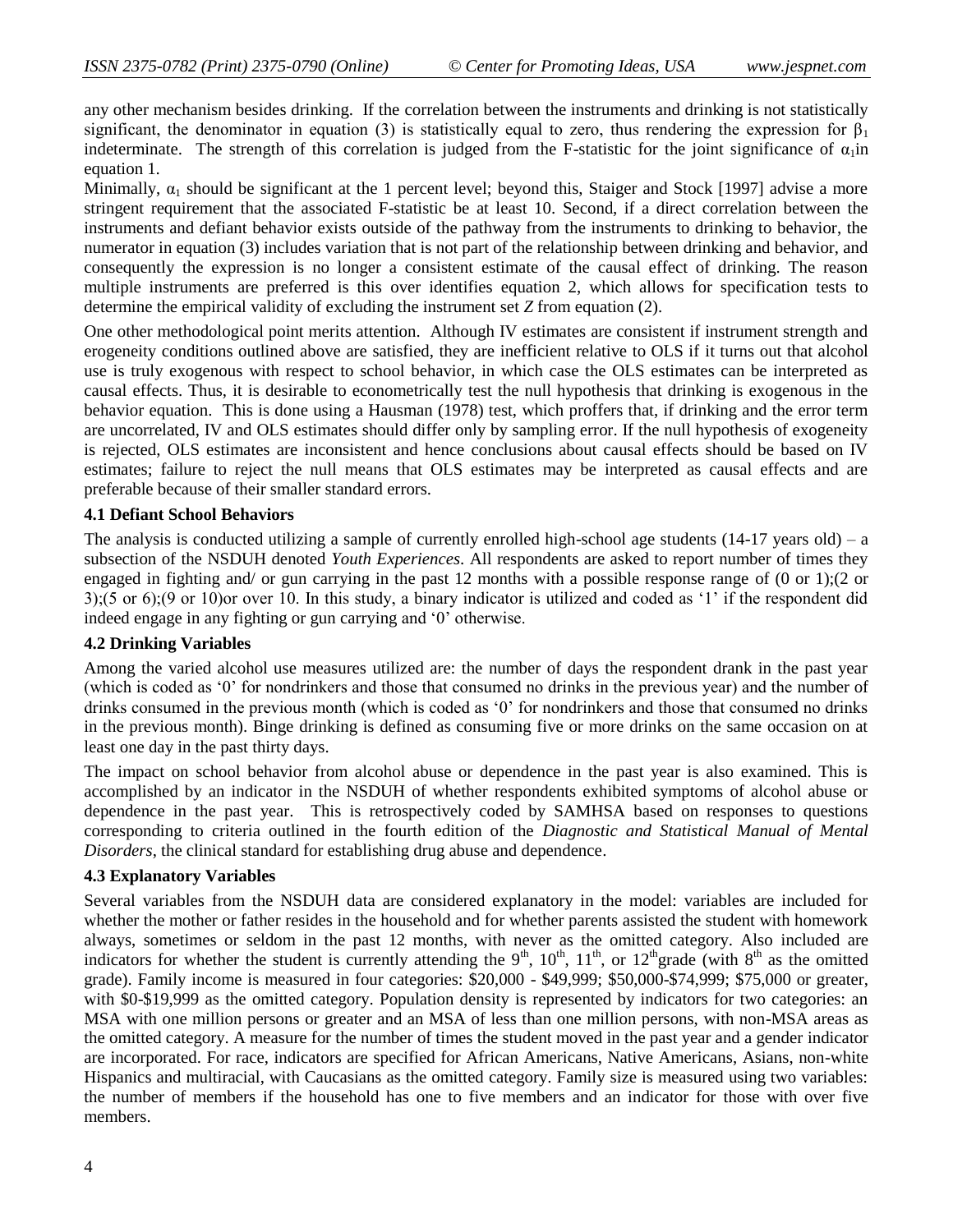# **4.4 Instrumental Variables**

Several NSDUH variables conceivably influence drinking without having direct effects on school behavior and are thus candidates to serve as instrumental variables. The specific variables utilized are: student is 16 years of age; peer use of alcohol; and perceived risk of bodily harm from alcohol use.

Age 16 could be connected to drinking as students of this age obtain drivers" licenses (and possibly fake IDs), possibly rebel against parents and attend more social functions where alcohol is consumed. Age 16 is not presumed to be directly connected to defiant behaviors except through the aforementioned "party" behavior. In other words, there is no a priori reason to believe that age 16 is *directly* connected to the proposed defiant behaviors.

Peer use information reflects respondents' perceptions regarding whether none, a few, most, or all students in the same grade at his or her school consume alcohol. For the peer use variable, a binary measure is defined to designate if the respondent feels that most or all schoolmates consume alcohol versus few or none. Potential endogeneity of the peer variable, stemming from a possible connection between one"s own behavior and perceptions about the behavior of others, should be mitigated by the fact that the relevant questions cover all classmates rather than simply friends, who are presumably chosen by the respondent. Norton et al. (1998), Gaviria and Raphael (2001) and Kremer and Levy (2003) each find evidence that increased rates of drinking among peers raised the propensity to consume alcohol.

Risk aversion (i.e. risk of harm from drinking) could be linked to school behaviors in that more risk averse individuals are more likely to accumulate human capital (e.g., attend and graduate high school; maintain high grades)as "insurance" against having a low standard of living – with correct school behavior having a feedback effect on school attendance and grades. But in this model, risk aversion involves concerns about the direct consequences of consuming (for adolescents) an illegal substance. Therefore it is assumed to have no direct connection to deviant school behaviors. Some evidence shows that the risk associated with one variable is indeed different from risk associated with another – stated differently, risk aversion is not evenly spread among all aspects of human decisions (Heath and Tversky, 1991). Therefore, the risk associated with substance use may be different from, and quite possibly not correlated with, the risk associated with the consequences of defiant school behaviors. All instrumental variables undergo extensive testing in the following section.

# *5. Results*

The causal effect drinking has on the probability of engaging in fighting and gun carrying is estimated using the three instrumental variables listed above. The over identification statistics aid in revealing whether the instrument set is exogenous with respect to these outcomes and an analysis is conducted to determine if some instrument sets are more plausibly exogenous than others. The main results of the IV analysis are also compared with parameter estimates obtained using OLS. While the discussion that follows concentrates on the effects of alcohol consumption and specification tests, appendix 1, for the binge drinking measure, shows the IV coefficients and marginal effect standard errors of all exogenous variables for the for the incidence of both behaviors.

Table 1 presents select summary statistics. The mean number of days drinks were consumed in the past year is 12.5 while the mean number of drinks consumed in the past month is 3.5. Approximately one-twelfth of high school students binge drink while about one-fifteenth are classified as alcohol dependent/ abusive. A vast majority of youths, 88 percent, report their parents" discourage drinking while the mean value of reported peer drinking is approximately 0.6. Family income is less than \$20,000 for 16 percent of respondents. About 90 percent of respondents live in an MSA, roughly equally split between MSAs with populations greater than and less than one million. Fathers are less likely to be present in the household than are mothers and the proportion of parents that help with homework is quite high. African Americans comprise about 14 percent of the sample while non-white Hispanics account for about 16 percent and Asians three percent.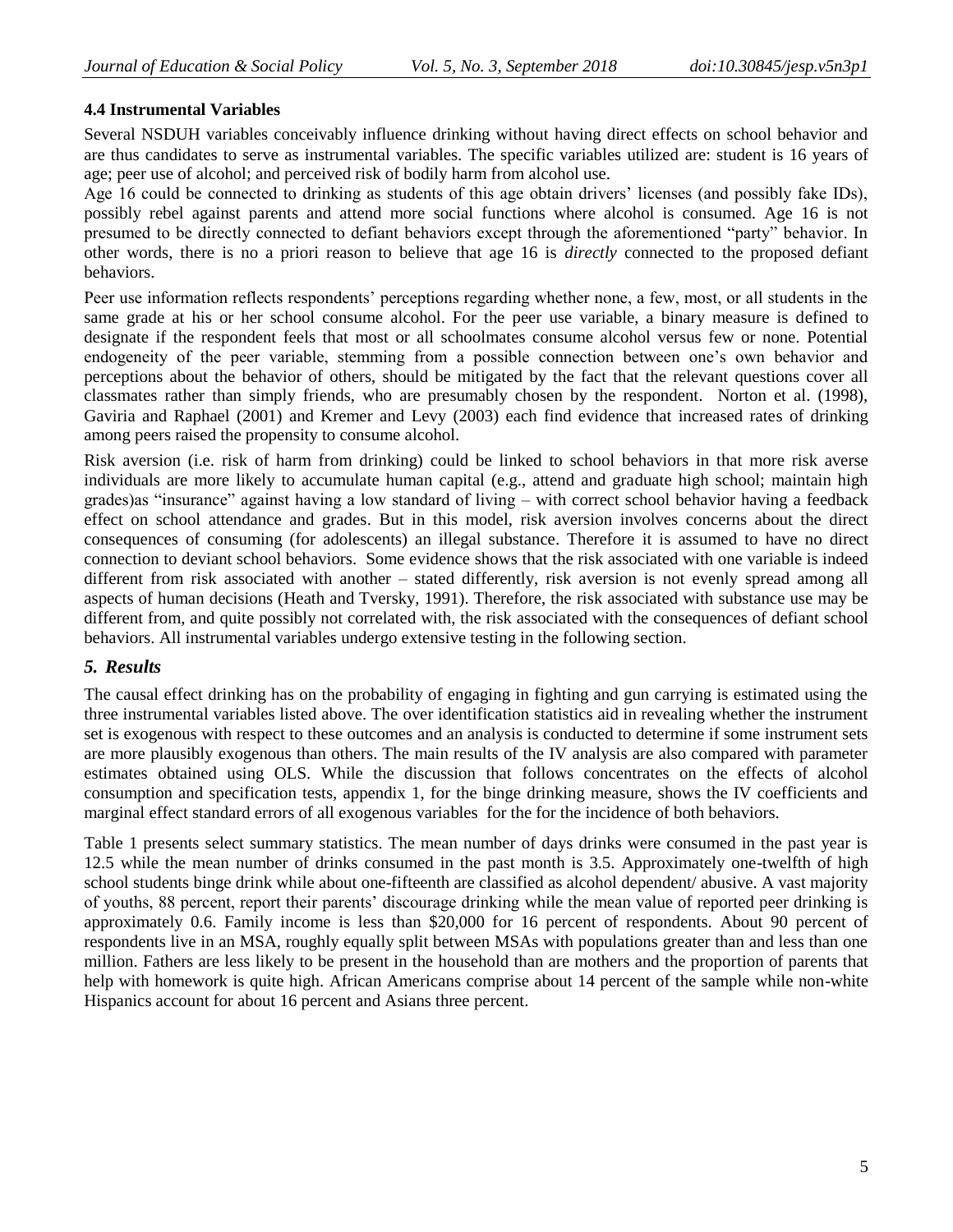#### **Table 1. Descriptive Statistics**

(n=18,910)

|                                                 |        | <b>Standard</b> |
|-------------------------------------------------|--------|-----------------|
| Variable                                        | Mean   | Deviation       |
| Number of days drank-past year                  | 12.540 | 38.168          |
| Number of drinks in previous month              | 3.476  | 23.334          |
| Binge drinking in the past 30 days              | 0.078  | 0.269           |
| Abuse/ Dependence on alcohol classification     | 0.059  | 0.235           |
| Respondent perceives risk of harm from drinking | 0.775  | 0.418           |
| Respondent perceives peer use of alcohol        | 0.607  | 0.488           |
| Parents disapprove of alcohol                   | 0.886  | 0.320           |
| Respondent engaged in fighting (past 12 months) | 0.126  | 0.332           |
| Respondent carried a gun (past 12 months)       | 0.038  | 0.192           |
| Family income (less than \$20,000)              | 0.169  | 0.375           |
| Family income (\$20,000-\$49,999)               | 0.331  | 0.471           |
| Family income (\$50,000-\$74,999)               | 0.200  | 0.396           |
| Family income (\$75,000 or more)                | 0.309  | 0.462           |
| MSA segement with $1+$ million persons          | 0.421  | 0.494           |
| MSA segment of less than 1 million              | 0.480  | 0.499           |
| Age of student (14 years old)                   | 0.254  | 0.435           |
| Age of student (15 years old)                   | 0.237  | 0.437           |
| Age of student (16 years old)                   | 0.251  | 0.434           |
| Age of student (17 years old)                   | 0.236  | 0.424           |
| Mother in household                             | 0.907  | 0.290           |
| Father in household                             | 0.714  | 0.451           |
| Parents help with homework (always)             | 0.539  | 0.498           |
| Parents help with homework (sometimes)          | 0.233  | 0.423           |
| Parents help with homework (seldom)             | 0.117  | 0.321           |
| Grade in (8th grade)                            | 0.102  | 0.303           |
| Grade in (9th grade)                            | 0.261  | 0.439           |
| Grade in (10th grade)                           | 0.261  | 0.439           |
| Grade in (11th grade)                           | 0.237  | 0.424           |
| Grade in (12th grade)                           | 0.136  | 0.343           |
| Race (Caucasian)                                | 0.640  | 0.421           |
| Race (African American)                         | 0.144  | 0.351           |
| Race (Native American)                          | 0.015  | 0.120           |
| Race (Asian)                                    | 0.033  | 0.178           |
| Race (non-white Hispanic)                       | 0.168  | 0.374           |
| Number in family                                | 3.239  | 1.577           |
| Number in family $(>5)$                         | 0.147  | 0.355           |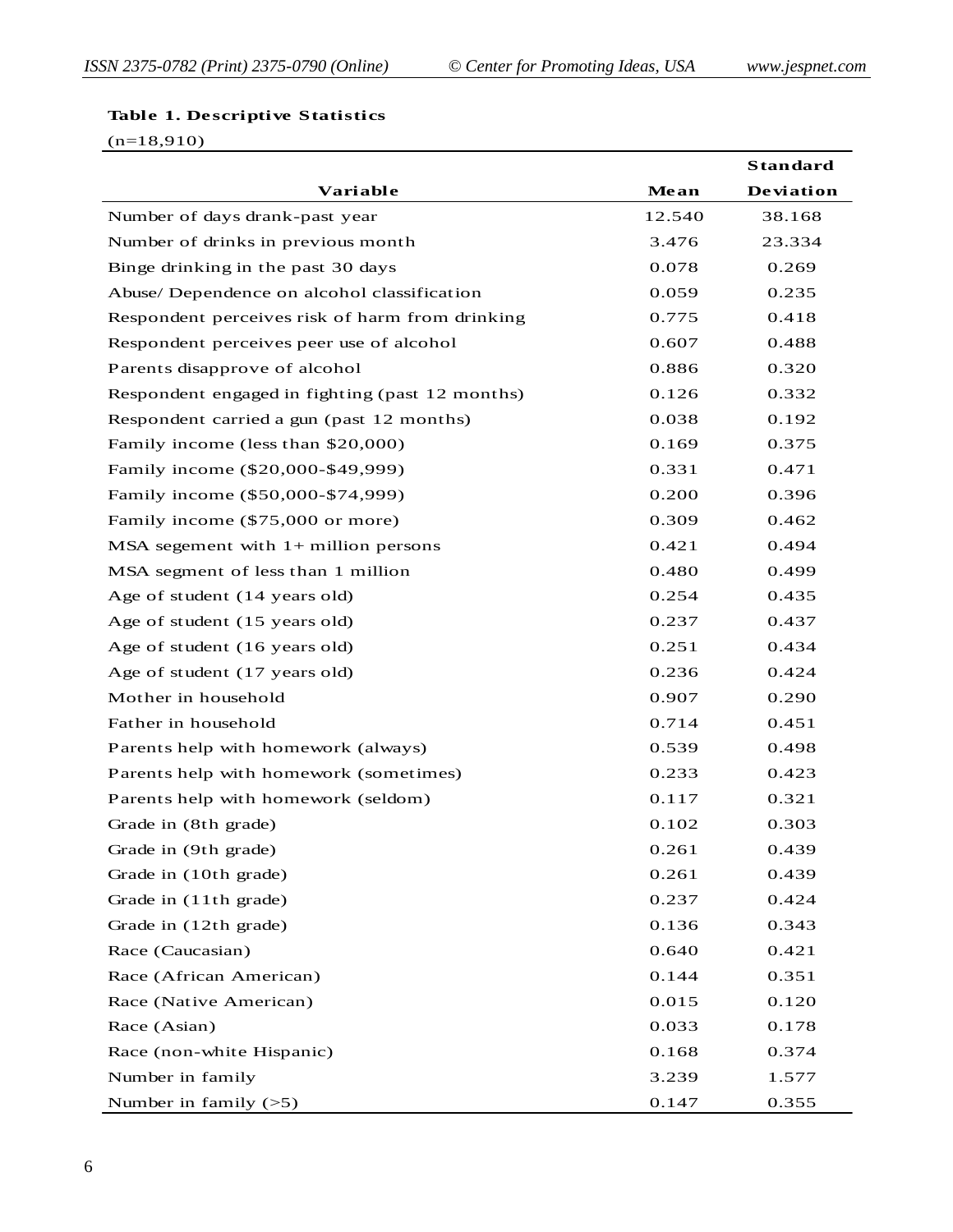# 5.1 First Stage Regression Results

Results from first stage regressions of the drinking measures on the instrumental variables are shown in table 2.

| Table 2. First stage regression estimates for the behavior outcomes |  |  |
|---------------------------------------------------------------------|--|--|
|                                                                     |  |  |

(n=18,910)

|                                               | number of days     | number of drinks | <b>Binge</b> | Abuse/Dependence |
|-----------------------------------------------|--------------------|------------------|--------------|------------------|
| exogenous variables                           | drank in past year | in past month    | drinking     | on alcohol       |
| Student is Age 16                             | 1.451              | 0.398            | 0.003        | 0.006            |
|                                               | (0.689)            | (0.417)          | (0.005)      | (0.003)          |
| Risk of bodily harm from drinking             | $-10.818$          | $-5.023$         | $-0.083$     | $-0.057$         |
|                                               | (0.631)            | (0.385)          | (0.004)      | (0.004)          |
| Peer use of alcohol                           | 10.273             | 3.342            | 0.069        | 0.051            |
|                                               | (0.547)            | (0.331)          | (0.003)      | (0.003)          |
| F stat/chi2-coefficient of joint significance | 55.27              | 34.86            | 83.99        | 40.80            |
| P-value of significance level                 | (0.0000)           | (0.0000)         | (0.0000)     | (0.0000)         |

Being age 16 increases all alcohol use measures. The number of days drinking occurred in the past year is raised by approximately 1.5 days. The number of drinks consumed in the past month rises by roughly one-third, while the probability of binge drinking in the last 30 days increases by 0.003. The likelihood of being categorized as abusive/ dependent on alcohol increases by roughly 0.01.

For respondents who agree that there is moderate to great risk of harm from consuming 4-5 drinks about twice per week, the number of days that drinking occurred in the past year is lowered by approximately 10 days. The number of drinks consumed in the past month is reduced by five while the probability of binge drinking in the last 30 days falls by 0.08 percentage points, and the likelihood of being categorized as abusive/ dependent on alcohol falls by 0.06 percentage points. For respondents who report most or all their schoolmates use alcohol, the number of days drinking occurred in the past year rises by about ten days, the number of drinks consumed in the past month rises by approximately 3.5, the probability of binge drinking in the last 30 days rises by 0.07 points, and the likelihood of being categorized as abusive/ dependent on alcohol increases by 0.05 points. The F-statistics and  $\chi^2$  coefficients and associated p-values indicate that the instruments are jointly significant for all the drinking measures.

### **5.2 The Effects of Drinking on Fighting**

| Table 3, IV/OLS estimates of drinking on the probability of fighting |
|----------------------------------------------------------------------|
|                                                                      |

| All three instruments              |          |            |
|------------------------------------|----------|------------|
| $(n=18,910)$                       |          |            |
| <b>Alcohol variables</b>           | IV       | <b>OLS</b> |
| number of days drank-past year     | $0.004*$ | $0.001*$   |
| Marginal Effect Standard Error     | (0.0004) | (0.0001)   |
| P-value of overidentification test | 0.176    |            |
| Hausman statistic                  | $7.583*$ |            |
| number of drinks in past month     | $0.010*$ | $0.001*$   |
|                                    |          |            |
| Marginal Effect Standard Error     | (0.0012) | (0.0001)   |
| P-value of overidentification test | 0.613    |            |
| Hausman statistic                  | $7.876*$ |            |
| binge drinking                     | $0.537*$ | $0.132*$   |
| Marginal Effect Standard Error     | (0.051)  | (0.0080)   |
| P-value of overidentification test | 0.888    |            |
| Hausman statistic                  | $8.415*$ |            |
| abuse/dependence on alcohol        | $0.751*$ | $0.206*$   |
| Marginal Effect Standard Error     | (0.072)  | (0.0090)   |
| P-value of overidentification test | 0.926    |            |
| Hausman statistic                  | $7.761*$ |            |
| *Statistically significant at 1%   |          |            |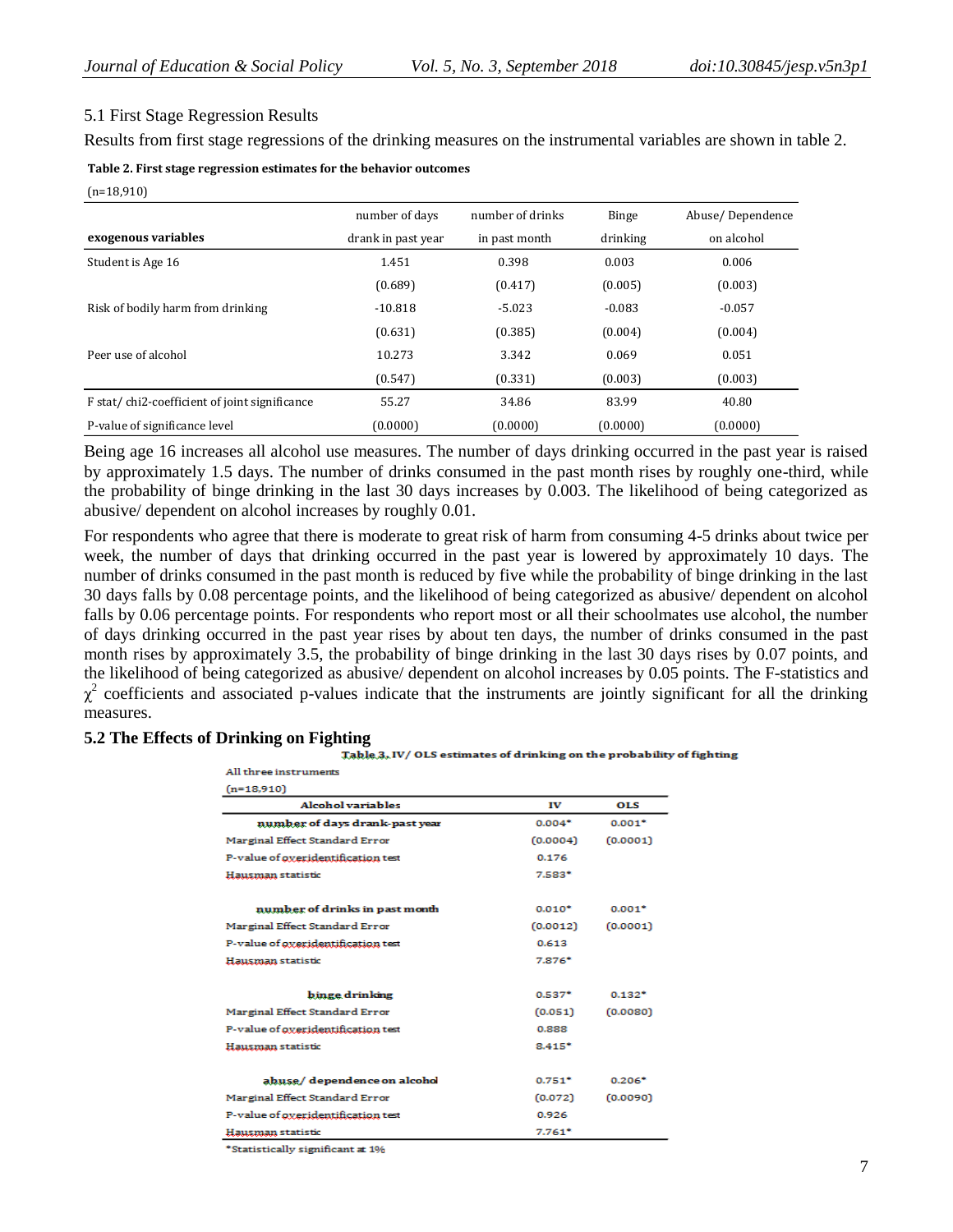The findings in table 3 show that youth drinking leads to increases in the incidence of fighting in the past 12 months. An additional day increase in the number of past year drinking days increases the probability of fighting by 0.004 percentage points. If a student reports, for example, drinking 52 days in the previous year, the probability of fighting is elevated by 0.21 points compared to not drinking at all.

For each drink increase in the number of drinks consumed in the past month, the probability of fighting is raised by 0.01. If the student consumes, on average, two alcoholic drinks per day in the past 30 days, relative to abstaining, the probability of engaging in fighting increases by 0.66. For respondents that reported binge drinking in the previous 30 day period, there is an associated increase in the probability of fighting of 0.53 and for those categorized as abusive/ dependent on alcohol, the probability of fighting rises by 0.75.Overall, alcohol consumption serves to substantially increase the incidence of fighting.

For number of days drinking occurred in the past year, binging and abuse/ dependence on alcohol, the overidentification tests have associated p-values that offer evidence in support of the assumption of instrument exogeneity at the 10 percent level. Hausman tests indicate statistically significant differences between IV and OLS estimates for all drinking measures – the estimates differ by more than sampling error, indicating that drinking and the error term in equation 2 are in fact correlated and that drinking may be considered endogenous.

### **5.3 Instrumental Variable Robustness and Fighting**

#### Table 5, IV/OLS estimates of drinking on the probability of gun carrying

All three instruments

 $(n=18.910)$ 

| Alcohol variables                  | IV       | OLS      |
|------------------------------------|----------|----------|
| number of days drank-past year     | $0.002*$ | $0.001*$ |
| Marginal Effect Standard Error     | (0.0003) | 0.0000   |
| P-value of oxeridentification test | 0.439    |          |
| Hausman statistic                  | $3.523*$ |          |
| number of drinks in past month     | $0.003*$ | $0.001*$ |
| Marginal Effect Standard Error     | (0.0010) | 0.0000   |
| P-value of oxeridentification test | 0.067    |          |
| Hausman statistic                  | $3.800*$ |          |
| binge drinking                     | $0.291*$ | $0.054*$ |
| Marginal Effect Standard Error     | (0.057)  | (0.0052) |
| P-value of oxeridentification test | 0.236    |          |
| Hausman statistic                  | $4.201*$ |          |
| abuse/dependence on alcohol        | $0.408*$ | $0.085*$ |
| Marginal Effect Standard Error     | (0.083)  | (0.0058) |
| P-value of overidentification test | 0.153    |          |
| Hausman statistic                  | $3.901*$ |          |

\*Statistically significant at 1%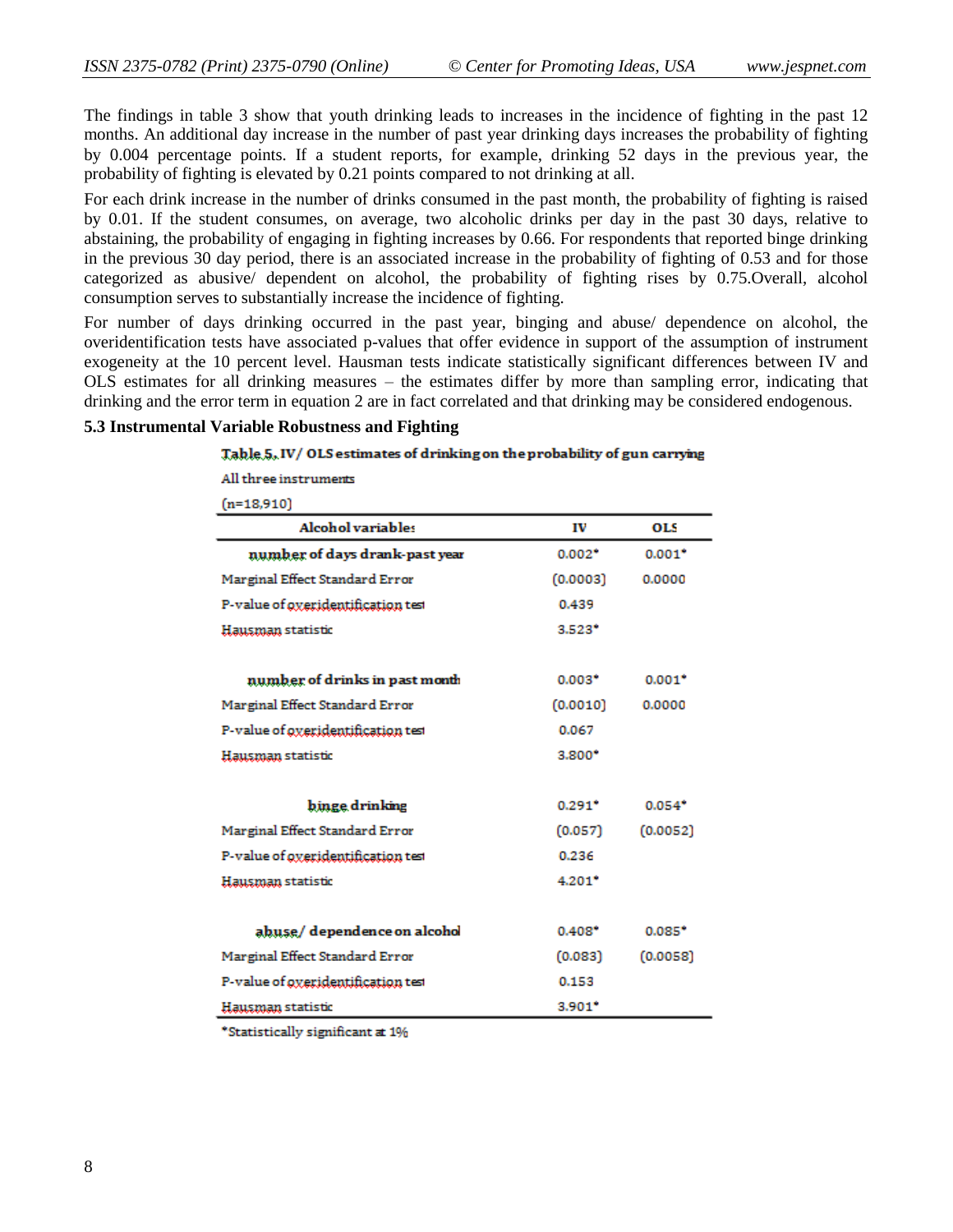|                                                                                                                                                                                                                                                                                                                                                                                                                                                                                                                                                                                                                                                                                                                                                                                                                                                                                                                                                                 | age 16           | alcohol risk and                                                                                              | age 16            |
|-----------------------------------------------------------------------------------------------------------------------------------------------------------------------------------------------------------------------------------------------------------------------------------------------------------------------------------------------------------------------------------------------------------------------------------------------------------------------------------------------------------------------------------------------------------------------------------------------------------------------------------------------------------------------------------------------------------------------------------------------------------------------------------------------------------------------------------------------------------------------------------------------------------------------------------------------------------------|------------------|---------------------------------------------------------------------------------------------------------------|-------------------|
|                                                                                                                                                                                                                                                                                                                                                                                                                                                                                                                                                                                                                                                                                                                                                                                                                                                                                                                                                                 | and alcohol risk | peer drinking                                                                                                 | and peer drinking |
| Alcohol variables                                                                                                                                                                                                                                                                                                                                                                                                                                                                                                                                                                                                                                                                                                                                                                                                                                                                                                                                               |                  |                                                                                                               |                   |
| number of days drank-past year                                                                                                                                                                                                                                                                                                                                                                                                                                                                                                                                                                                                                                                                                                                                                                                                                                                                                                                                  | $0.004*$         | $0.004*$                                                                                                      | $0.004*$          |
| Marginal Effect Standard Error                                                                                                                                                                                                                                                                                                                                                                                                                                                                                                                                                                                                                                                                                                                                                                                                                                                                                                                                  | (0.0005)         | (0.0004)                                                                                                      | (0.0004)          |
| P-value of overidentification test                                                                                                                                                                                                                                                                                                                                                                                                                                                                                                                                                                                                                                                                                                                                                                                                                                                                                                                              | 0.221            | 0.765                                                                                                         | 0.261             |
| Hausman statistic                                                                                                                                                                                                                                                                                                                                                                                                                                                                                                                                                                                                                                                                                                                                                                                                                                                                                                                                               | 5.017*           | 7.689*                                                                                                        | 5.162*            |
| Coefficient (Standard Error) of omitted IV                                                                                                                                                                                                                                                                                                                                                                                                                                                                                                                                                                                                                                                                                                                                                                                                                                                                                                                      | $-0.004(0.007)$  | $-0.010(0.007)$                                                                                               | 0.007(0.008)      |
| number of drinks in past month                                                                                                                                                                                                                                                                                                                                                                                                                                                                                                                                                                                                                                                                                                                                                                                                                                                                                                                                  | $0.009*$         | $0.010*$                                                                                                      | $0.012*$          |
| Marginal Effect Standard Error                                                                                                                                                                                                                                                                                                                                                                                                                                                                                                                                                                                                                                                                                                                                                                                                                                                                                                                                  | (0.0014)         | (0.0013)                                                                                                      | (0.0020)          |
| P-value of overidentification test                                                                                                                                                                                                                                                                                                                                                                                                                                                                                                                                                                                                                                                                                                                                                                                                                                                                                                                              | 0.9775           | 0.618                                                                                                         | 0.996             |
| Hausman statistic                                                                                                                                                                                                                                                                                                                                                                                                                                                                                                                                                                                                                                                                                                                                                                                                                                                                                                                                               | 5.148*           | 7.868*                                                                                                        | 6.318*            |
| Coefficient (Standard Error) of omitted IV                                                                                                                                                                                                                                                                                                                                                                                                                                                                                                                                                                                                                                                                                                                                                                                                                                                                                                                      | 0.007(0.007)     | $-0.001(0.007)$                                                                                               | 0.010(0.011)      |
| binge drinking                                                                                                                                                                                                                                                                                                                                                                                                                                                                                                                                                                                                                                                                                                                                                                                                                                                                                                                                                  | $0.544*$         | $0.536*$                                                                                                      | $0.531*$          |
| Marginal Effect Standard Error                                                                                                                                                                                                                                                                                                                                                                                                                                                                                                                                                                                                                                                                                                                                                                                                                                                                                                                                  | (0.0760)         | (0.0500)                                                                                                      | (0.0700)          |
| P-value of overidentification test                                                                                                                                                                                                                                                                                                                                                                                                                                                                                                                                                                                                                                                                                                                                                                                                                                                                                                                              | 0.896            | 0.994                                                                                                         | 0.893             |
| Hausman statistic                                                                                                                                                                                                                                                                                                                                                                                                                                                                                                                                                                                                                                                                                                                                                                                                                                                                                                                                               | 5.601*           | 8.407*                                                                                                        | 5.960*            |
| Coefficient (Standard Error) of omitted IV                                                                                                                                                                                                                                                                                                                                                                                                                                                                                                                                                                                                                                                                                                                                                                                                                                                                                                                      | $-0.001(0.007)$  | $-0.003(0.006)$                                                                                               | 0.001(0.008)      |
| abuse/dependence on alcohol                                                                                                                                                                                                                                                                                                                                                                                                                                                                                                                                                                                                                                                                                                                                                                                                                                                                                                                                     | $0.781*$         | $0.751*$                                                                                                      | $0.724*$          |
| Marginal Effect Standard Error                                                                                                                                                                                                                                                                                                                                                                                                                                                                                                                                                                                                                                                                                                                                                                                                                                                                                                                                  | (0.1146)         | (0.0720)                                                                                                      | (0.0960)          |
| P-value of overidentification test                                                                                                                                                                                                                                                                                                                                                                                                                                                                                                                                                                                                                                                                                                                                                                                                                                                                                                                              | 0.995            | 0.928                                                                                                         | 0.966             |
| Hausman statistic                                                                                                                                                                                                                                                                                                                                                                                                                                                                                                                                                                                                                                                                                                                                                                                                                                                                                                                                               | 5.1657*          | 7.764*                                                                                                        | 5.754*            |
| Coefficient (Standard Error) of omitted IV                                                                                                                                                                                                                                                                                                                                                                                                                                                                                                                                                                                                                                                                                                                                                                                                                                                                                                                      | $-0.002(0.007)$  | $-0.001(0.006)$                                                                                               | $-0.003(0.008)$   |
| *Statistically significant at 1%<br>To determine if there is any sensitivity in the main results attributable to changes in the instrument set, regi<br>are performed with varying pairs of instruments with results presented in table 4. The instrument that is<br>from the IV combination is utilized as an explanatory variable and its coefficient and standard error is repor<br>All drinking measures have positive effects on fighting and the effects are noticeably similar to those in the<br>regression where all three instruments are employed. The over identification test results lend support<br>exogeneity hypothesis for all IV pairs. Regardless of the instrument used, over identification results are co<br>in support of exogeneity. In addition, Hausman tests indicate there are statistically significant differences b<br>IV and OLS estimates in all specifications and the additional instrument not used to identify drinking i |                  |                                                                                                               |                   |
| significant in the fighting equation.                                                                                                                                                                                                                                                                                                                                                                                                                                                                                                                                                                                                                                                                                                                                                                                                                                                                                                                           |                  |                                                                                                               |                   |
| 5.4 The Effects of Drinking on Gun Carrying                                                                                                                                                                                                                                                                                                                                                                                                                                                                                                                                                                                                                                                                                                                                                                                                                                                                                                                     |                  |                                                                                                               |                   |
| Table 5presents the IV regression estimates for the probability the respondent has carried a gun in the<br>months. For all the drinking variables there are significant, positive effects on the probability of gun or<br>Each day increase in the number of past year drinking days raises the probability of gun carrying by 0.002<br>the probability is raised by 0.003 for each extra drink consumed in the past month. For instance, if the resp<br>drinks 52 days in the past year, the probability of gun carrying is heightened by 0.10. If 30 drinks are con                                                                                                                                                                                                                                                                                                                                                                                           |                  | by the student in the past month, the probability of gun carrying is raised by about 0.10. For those that eng |                   |

To determine if there is any sensitivity in the main results attributable to changes in the instrument set, regressions are performed with varying pairs of instruments with results presented in table 4. The instrument that is omitted from the IV combination is utilized as an explanatory variable and its coefficient and standard error is reported. All drinking measures have positive effects on fighting and the effects are noticeably similar to those in the main regression where all three instruments are employed. The over identification test results lend support to the exogeneity hypothesis for all IV pairs. Regardless of the instrument used, over identification results are consistent in support of exogeneity. In addition, Hausman tests indicate there are statistically significant differences between IV and OLS estimates in all specifications and the additional instrument not used to identify drinking is never significant in the fighting equation.

### **5.4 The Effects of Drinking on Gun Carrying**

Table 5presents the IV regression estimates for the probability the respondent has carried a gun in the past 12 months. For all the drinking variables there are significant, positive effects on the probability of gun carrying Each day increase in the number of past year drinking days raises the probability of gun carrying by 0.002, while the probability is raised by 0.003 for each extra drink consumed in the past month. For instance, if the respondent drinks 52 days in the past year, the probability of gun carrying is heightened by 0.10. If 30 drinks are consumed by the student in the past month, the probability of gun carrying is raised by about 0.10. For those that engaged in heavy drinking in the previous 30 day period, there is a significant positive effect on the probability gun carrying: the associated elevation in the probability is 0.29 for binge drinkers and 0.41 for those categorized as abusive/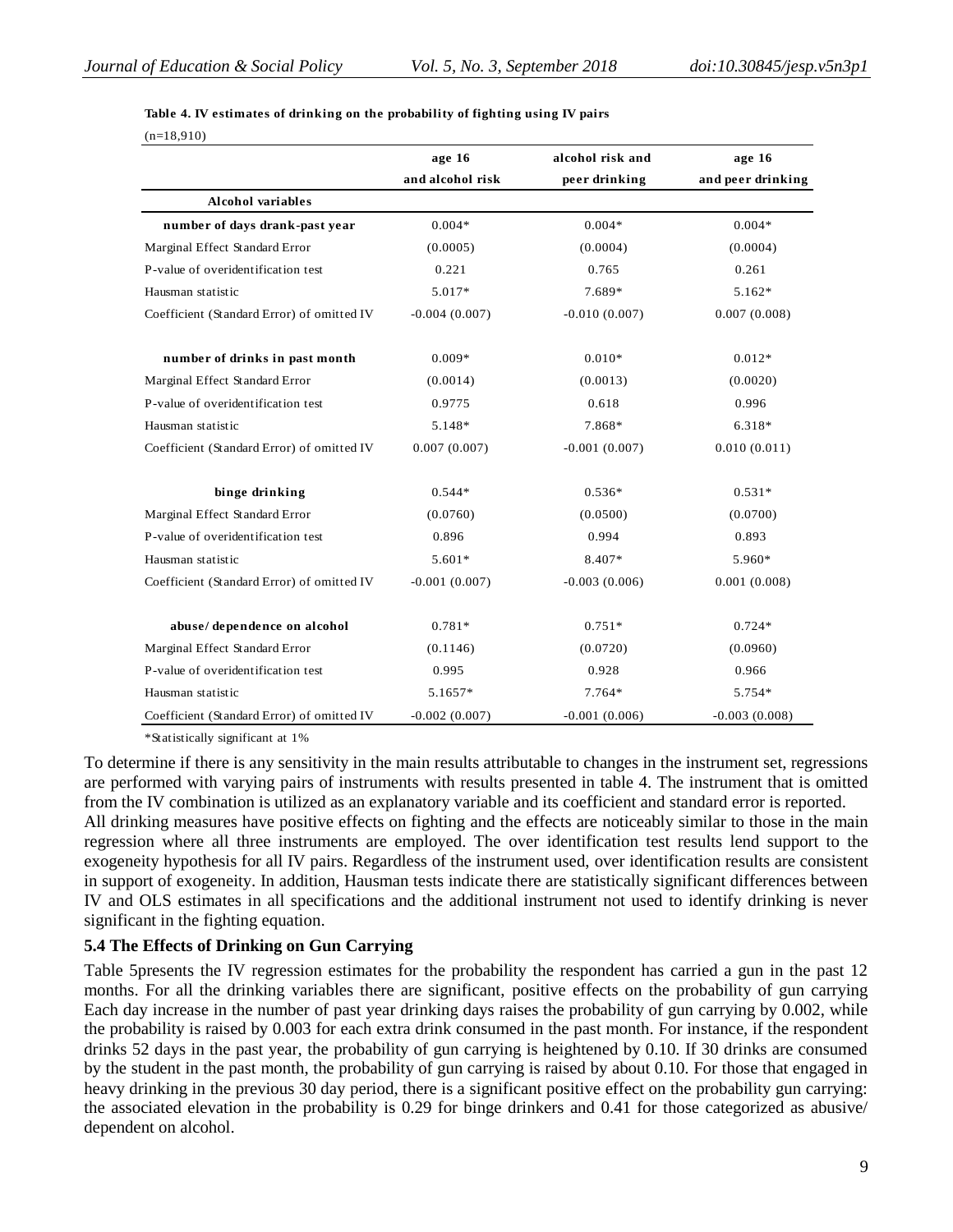For the number of days drinking occurred in the past year, binging and abuse/ dependence on alcohol, the pvalues of the over identification tests afford support for the assumption of exogeneity except the monthly drinking variable where instrument exogeneity is rejected at the 5 percent level. Hausman tests indicate statistically significant differences between IV and OLS estimates for all drinking measures, again indicating that drinking and the error term in equation 2 are in fact correlated and that drinking may be considered endogenous.

# **5.5 Instrument Robustness and Gun Carrying**

As with the fighting outcome, regressions are performed with varying pairs of instruments and table 6offers the results. The instrument that is omitted from the IV combination is utilized as an explanatory variable and its coefficient and standard error is reported. Again for all drinking variables, the effects on gun carrying are quite similar to those in the main regression save for when age 16 and peer drinking are used as an IV pair. For that pair, IV results are not significant and Hausman results fail to indicate statistical differences between IV and OLS estimates. For the other IV combinations, the over identification tests corroborate instrument erogeneity at the 10 percent level, while Hausman tests validate the hypothesis that IV and OLS estimates statistically differ. And the additional instrument not used to identify drinking is never significant in the gun carrying equation. For gun carrying, results are somewhat more sensitivity to instrument selection.

# **5.6 General Comment on Instrument Robustness and OLS**

Overall, the robustness analyses offer some evidence to support the hypothesis that the instruments are exogenous. Over identification tests on differing pairs of instruments demonstrate that exogeniety is generally robust to any instrument set employed. And the effect of alcohol use on defiant behaviors is similar regardless of the utilized instrument set. Throughout the analyses, OLS parameter estimates, vis-à-vis IV, consistently underestimate the magnitude of the positive effects in the main specifications for fighting and gun carrying. This could be ascribed to the prospect that higher ability (i.e. higher achieving) students perform better academically even when they drink and these higher achievers are less likely to display defiant behaviors. In addition, higher income students (who spend more on alcohol and therefore drink more) may command more resources that can be channeled toward education and this in turn could serve to subdue bad behavior. It could also be that higher achieving students simply "like" school more, which in turn lowers the incidence bad behaviors. High achievers may have a higher opportunity cost with respect to misconduct, so defiant behavior is naturally less for these students, and the simple exhilaration of academic success could engender better school behavior.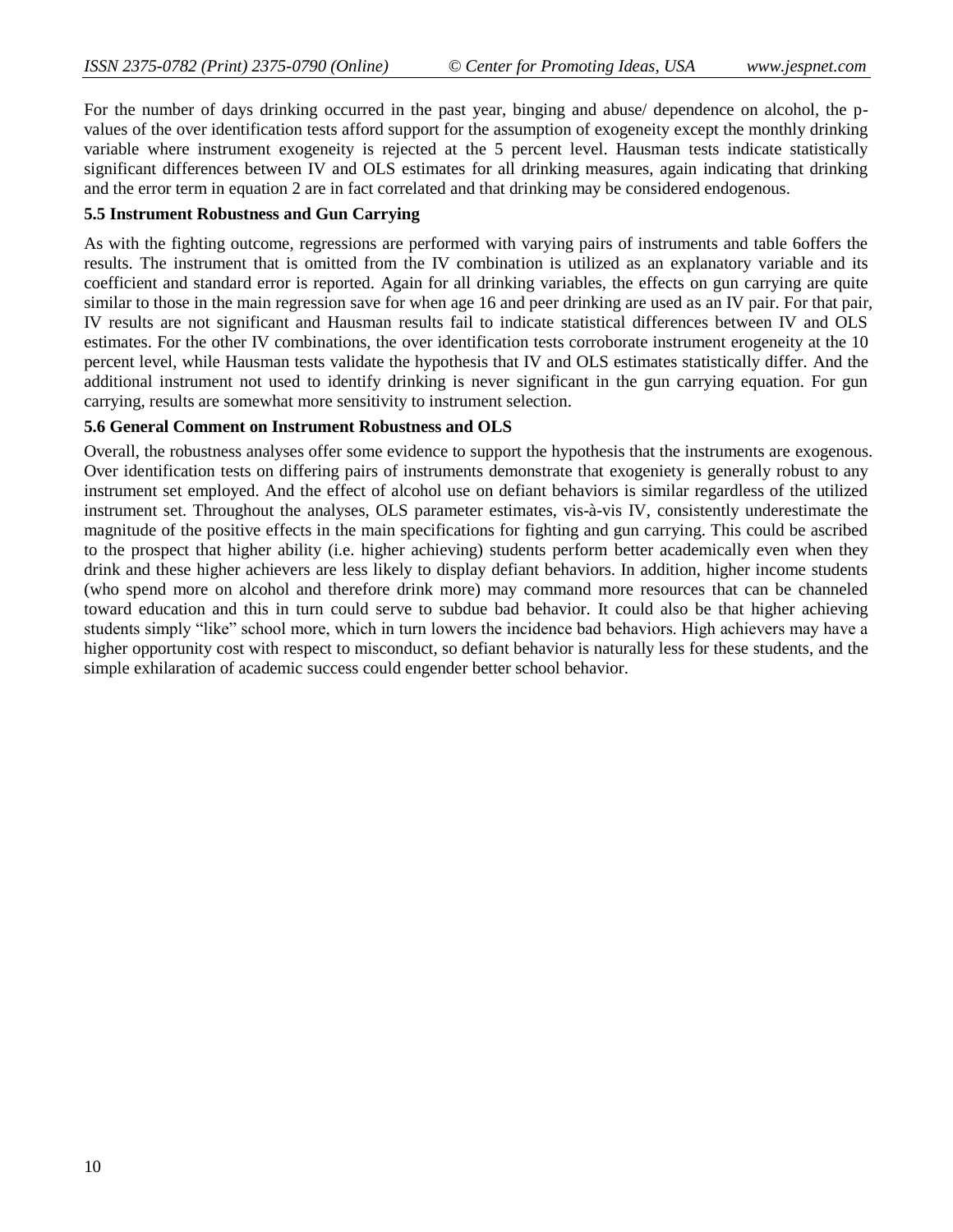#### **6. Conclusions**

**Table 6. IV estimates of drinking on the probability of gun carrying using IV pairs** 

(n=18,910)

|                                            | age 16           | alcohol risk and | age 16            |
|--------------------------------------------|------------------|------------------|-------------------|
|                                            | and alcohol risk | peer drinking    | and peer drinking |
| <b>Alcohol variables</b>                   |                  |                  |                   |
| number of days drank-past year             | $0.002*$         | $0.001*$         | 0.002             |
| Marginal Effect Standard Error             | (0.0003)         | (0.0003)         | (0.0020)          |
| P-value of overidentification test         | 0.909            | 0.480            | 0.5648            |
| Hausman statistic                          | 3.488*           | $3.441*$         | 1.105             |
| Coefficient (Standard Error) of omitted IV | $-0.001(0.000)$  | 0.001(0.003)     | 0.018(0.036)      |
| number of drinks in past month             | $0.004*$         | $0.004*$         | 0.013             |
| Marginal Effect Standard Error             | (0.0008)         | (0.0009)         | (0.0158)          |
| P-value of overidentification test         | 0.283            | 0.234            | 0.995             |
| Hausman statistic                          | 3.843*           | 3.827*           | 0.900             |
| Coefficient (Standard Error) of omitted IV | $-0.000(0.000)$  | 0.006(0.004)     | $-0.142(0.126)$   |
| binge drinking                             | $0.289*$         | $0.293*$         | 0.779             |
| Marginal Effect Standard Error             | (0.0580)         | (0.0575)         | (0.7350)          |
| P-value of overidentification test         | 0.355            | 0.572            | 0.508             |
| Hausman statistic                          | $4.121*$         | $3.463*$         | 0.992             |
| Coefficient (Standard Error) of omitted IV | $-0.000(0.000)$  | 0.005(0.003)     | $-0.053(0.081)$   |
| abuse/dependence on alcohol                | $0.404*$         | $0.417*$         | $0.038*$          |
| Marginal Effect Standard Error             | (0.0846)         | (0.0845)         | (0.5280)          |
| P-value of overidentification test         | 0.206            | 0.754            | 0.138             |
| Hausman statistic                          | 3.812*           | 3.976*           | 0.082             |
| Coefficient (Standard Error) of omitted IV | $-0.000(0.000)$  | 0.006(0.004)     | $-0.028(0.041)$   |

\*Statistically significant at 1%

This paper contributes to that literature by examining the effects of youth drinking on the probability a student engages in unruly and possibly dangerous behaviors among high school students, while accounting for unobserved endogeneity. For this study, the evidence reveals that when students use alcohol more frequently and intensely the probability of fighting and gun carrying is heightened, and, one may reason, the incidence of incurring associated penalties such as expulsion.

Throughout the analysis, over identification tests generally confirm instrument exogeneity and thus show that adolescent alcohol consumption should be treated as endogenous. Also, OLS regressions consistently underestimate the effects of alcohol use on the examined school behaviors. Although there is no direct analysis of the effectiveness of laws and other programs designed to curtail youth drinking, the conclusions support the premise that a reduction in adolescent alcohol use will enhance human capital formation by subduing defiant behavior. Minimum legal drinking ages, high school anti-drug programs and other policies aimed at lowering youth drinking may well be justified on these grounds. Although the instrumental variables prove to be empirically effective, further research should include continued exploration for reliable instruments to ensure that the relationship between drinking and academic outcomes is properly identified. A continued examination of the effectiveness of public policies that purport to reduce adolescent drinking would also prove valuable.